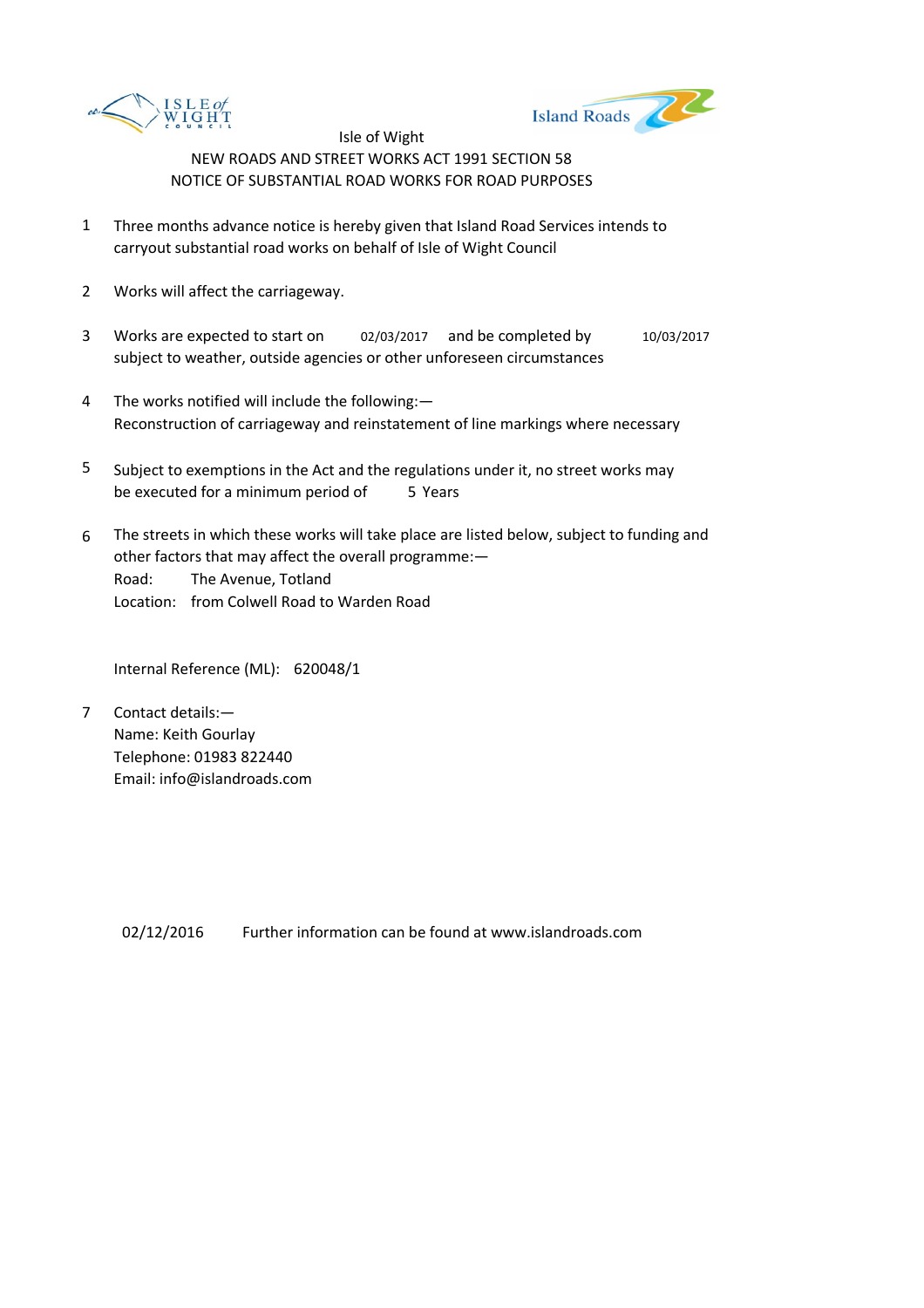



- 1 Three months advance notice is hereby given that Island Road Services intends to carryout substantial road works on behalf of Isle of Wight Council
- 2 Works will affect the carriageway.
- 3 Works are expected to start on 02/03/2017 and be completed by 10/03/2017 subject to weather, outside agencies or other unforeseen circumstances
- 4 The works notified will include the following:— Reconstruction of carriageway and reinstatement of line markings where necessary
- 5 be executed for a minimum period of 5 Years Subject to exemptions in the Act and the regulations under it, no street works may
- 6 Road: East Hill Road, Ryde Location: From Ampthill Road to The Strand The streets in which these works will take place are listed below, subject to funding and other factors that may affect the overall programme:—

Internal Reference (ML): 310058/4

7 Contact details:— Name: Keith Gourlay Telephone: 01983 822440 Email: info@islandroads.com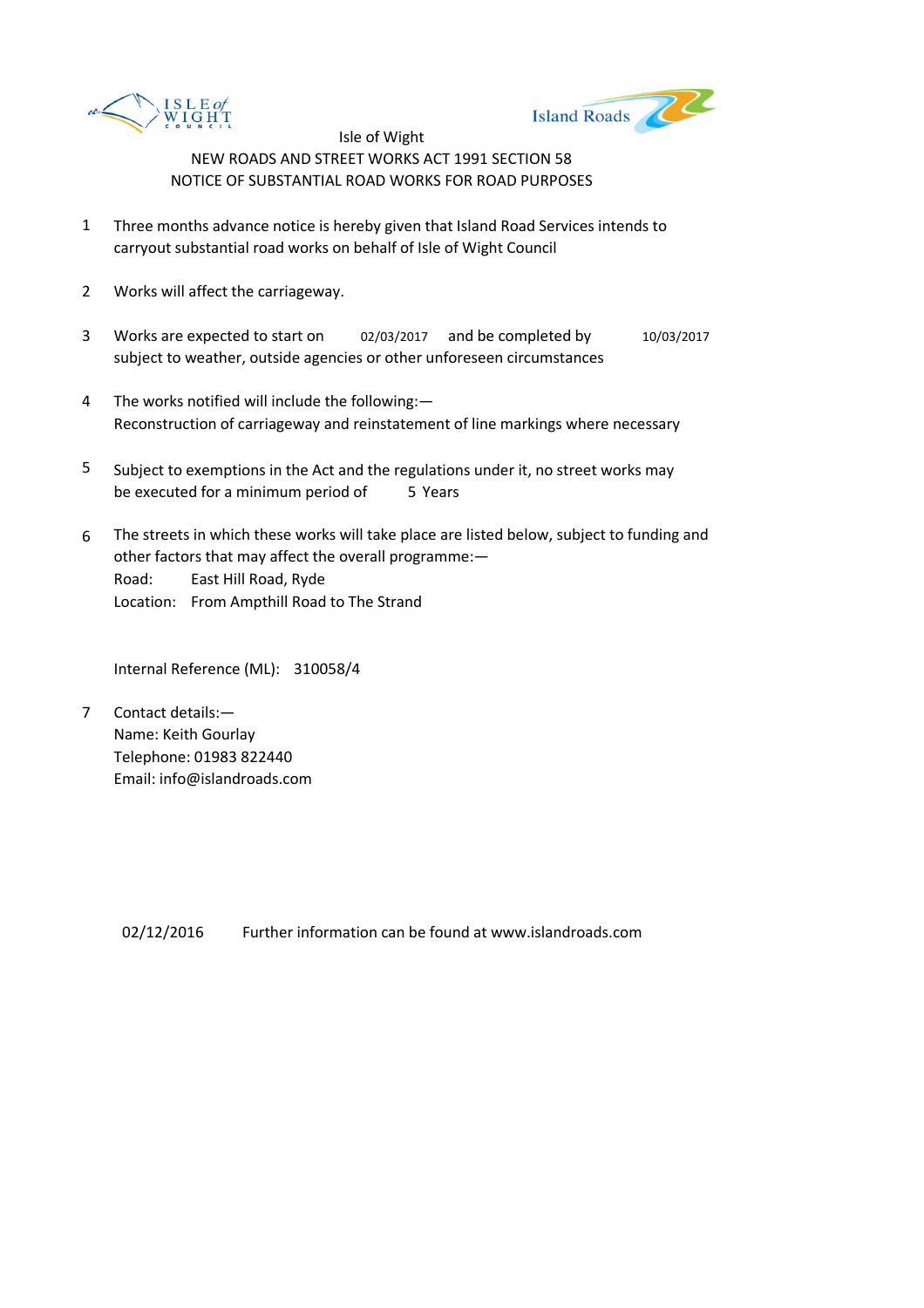



- 1 Three months advance notice is hereby given that Island Road Services intends to carryout substantial road works on behalf of Isle of Wight Council
- 2 Works will affect the carriageway.
- 3 Works are expected to start on 02/03/2017 and be completed by 10/03/2017 subject to weather, outside agencies or other unforeseen circumstances
- 4 The works notified will include the following:— Reconstruction of carriageway and reinstatement of line markings where necessary
- 5 be executed for a minimum period of 5 Years Subject to exemptions in the Act and the regulations under it, no street works may
- 6 Road: The Avenue, Totland Location: from Warden Road to Avenue Road The streets in which these works will take place are listed below, subject to funding and other factors that may affect the overall programme:—

Internal Reference (ML): 620049/2

7 Contact details:— Name: Keith Gourlay Telephone: 01983 822440 Email: info@islandroads.com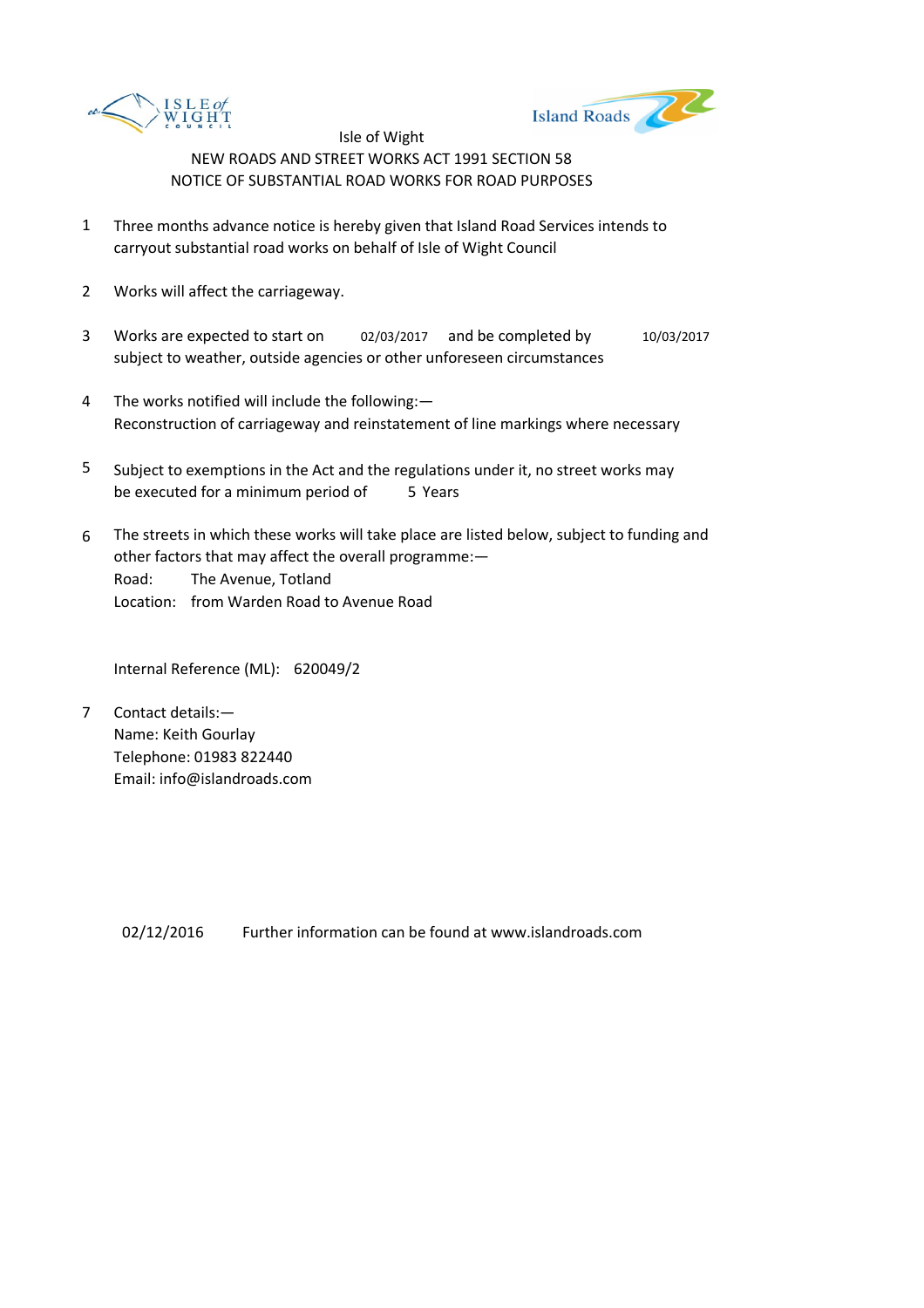



- 1 Three months advance notice is hereby given that Island Road Services intends to carryout substantial road works on behalf of Isle of Wight Council
- 2 Works will affect the carriageway.
- 3 Works are expected to start on 02/03/2017 and be completed by 10/03/2017 subject to weather, outside agencies or other unforeseen circumstances
- 4 The works notified will include the following:— Reconstruction of carriageway and reinstatement of line markings where necessary
- 5 be executed for a minimum period of 5 Years Subject to exemptions in the Act and the regulations under it, no street works may
- 6 Road: East Hill Road, Ryde Location: From Alexandra Road to 200 metres north thereof The streets in which these works will take place are listed below, subject to funding and other factors that may affect the overall programme:—

Internal Reference (ML): 310056/3

7 Contact details:— Name: Keith Gourlay Telephone: 01983 822440 Email: info@islandroads.com